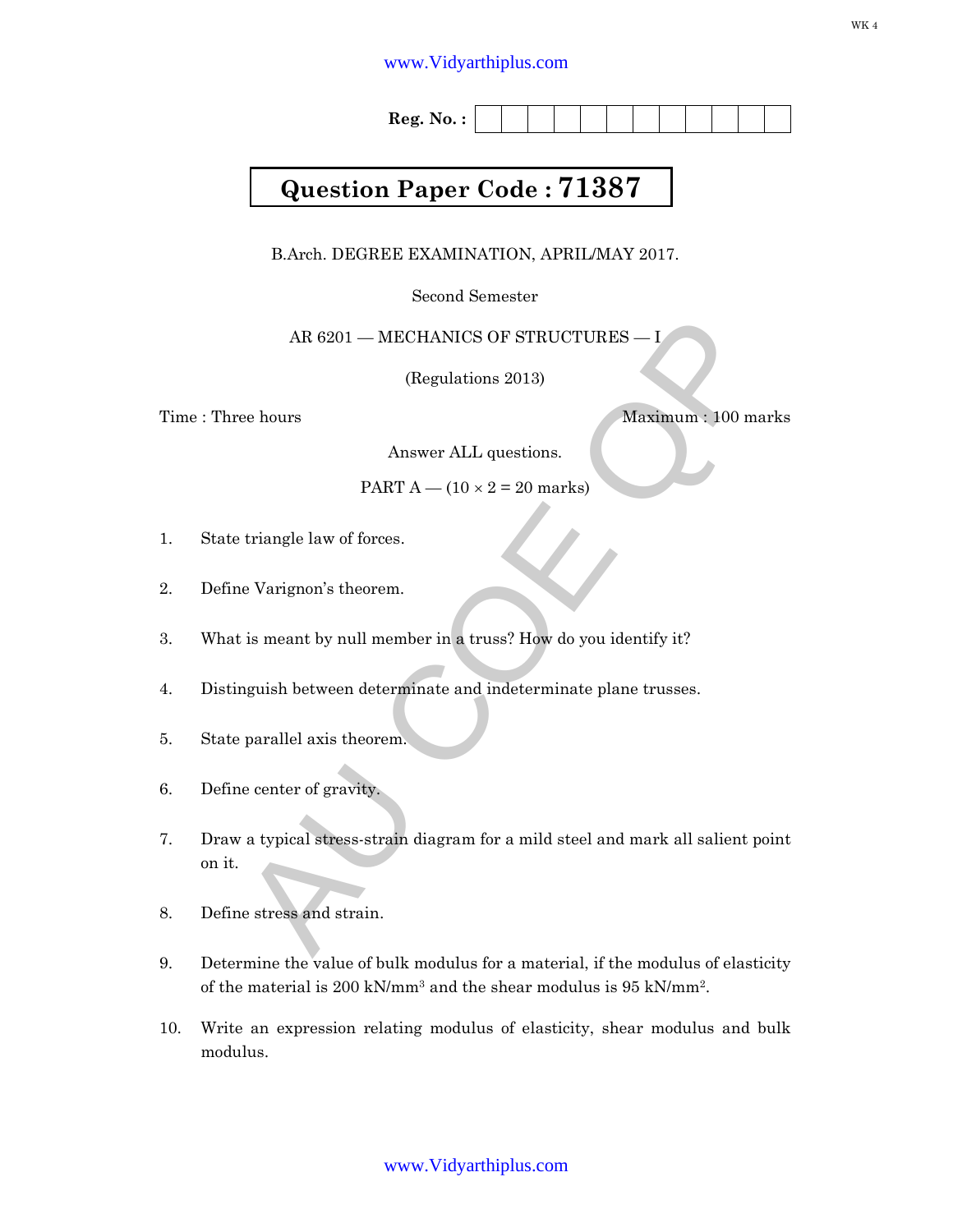## PART  $B - (5 \times 16 = 80$  marks)

11. (a) Five forces of magnitude 200 N, 150 N, 250 N, 100 N and 400 N are acting a point 'O'. (the first force acts towards the point while at the remaining forces acts away from the point). The angles made by 200 N, 150 N, 250 N, 100 N and 400 N forces with the positive X-axis are 30°, 90°, 130°, 160° and 270° respectively. Determine the magnitude and direction of the resultant force.

### Or

(b) Find the magnitude and position of the resultant of the system of forces shown in Fig. Q.11(b).



12. (a) Analyse the simply supported truss shown in Fig. Q.12(a) by method of joints.



Fig. Q.12(a)

Or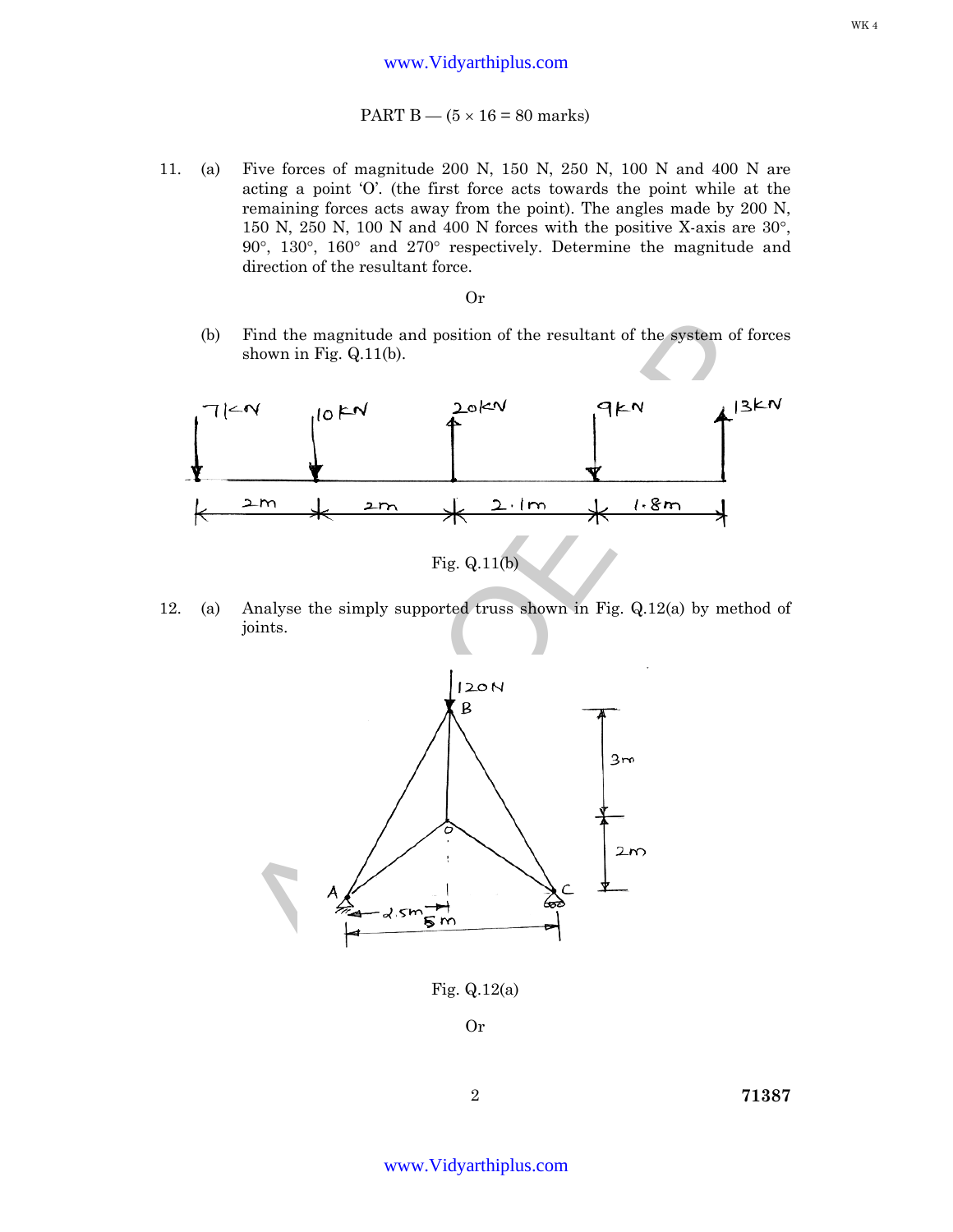(b) Determine the forces in all the members of a cantilever truss shown in Fig. Q 12(b) by method of joints.



13. (a) Determine the moment of inertia of an angle section  $200$  mm  $\times$  100 mm  $\times$  8 mm (with longer leg vertical) about its centroidal axis.

Or

(b) Locate the centroid for the lamina shown in Fig. Q.13(b).



Fig. Q.13(b)